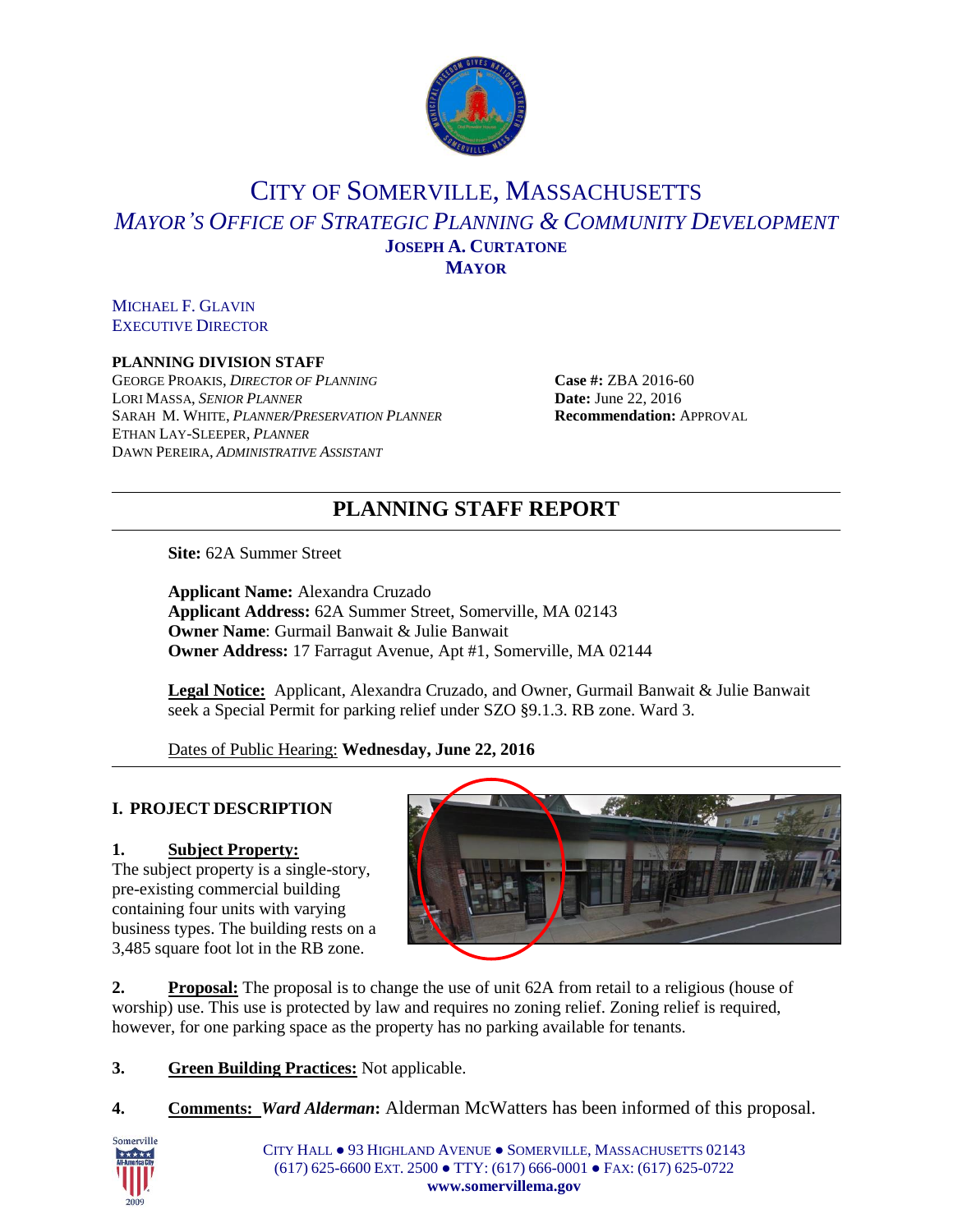## **II. FINDINGS FOR SPECIAL PERMIT under SZO 9.13.a**

In order to grant a special permit the SPGA must make certain findings and determinations as outlined in §9.13.a of the SZO. This section of the report goes through §9.13.a in detail.

#### **1. Information Supplied:**

The Staff finds that the information provided by the Applicant conforms to the requirements of §9.13.a (as well as §9.5.5.d parking requirements for institutional, educational and arts uses) of the SZO and allows for a comprehensive analysis of the project.

## **2. Compliance with Standards:** *The Applicant must comply "with such criteria or standards as* may be set forth in this Ordinance which refer to the granting of the requested special permit..."

The applicant requires a Special Permit because, with the change of use from retail to house of worship, the applicant will be providing inside seating for congregants. 30 seats will be provided. This would normally require that 5 parking spaces be provided (1 space for every 6 seats). There are no employees, only a volunteer pastor.

However, currently, even under the retail use, there is no on-site parking at all that can be provided for any of the units in this commercial building. Yet, under existing retail conditions, there should have been 2 parking spaces provided. Given that this was not possible due to non-existent off-street parking on the parcel, no parking was provided. In order to determine the number of spaces for which relief is needed under the new conditions, the following equation is used:

(new parking requirement – old parking requirement)  $x \cdot 5$  = new spaces required

In this instance, the parking equation is:  $(5-2)$  x  $.5 = 1.5$  spaces of relief.

The hours of operation for the church will be Monday – Friday evenings from 6PM to 9PM and Saturdays

and Sundays from 7AM – 10PM. The Applicant has informed Planning Staff that the church will not be open all of the hours that are indicated as hours of operation, therefore minimizing the impact on on-street parking. The Applicant included longer hours in their application, particularly on Saturdays and Sundays, for the occasions when the church may hold special events.

## **3. Purpose of District:** *The Applicant has to ensure that the project "is consistent with the intent of the specific zoning district as specified in Article 6".*

The purpose of the RB district in which this parcel resides is "*to establish and preserve medium density neighborhoods of one-two-and three-family homes, free from other uses except those which are both compatible with and convenient to the residents of such districts.*" The building and its uses are preexisting, non-conforming uses for this residential district. It may be argued that the various current and past uses and, now, the religious use, are "compatible with and convenient to the residents of such districts." The Applicant states in the application that this "…project is intended to serve the community".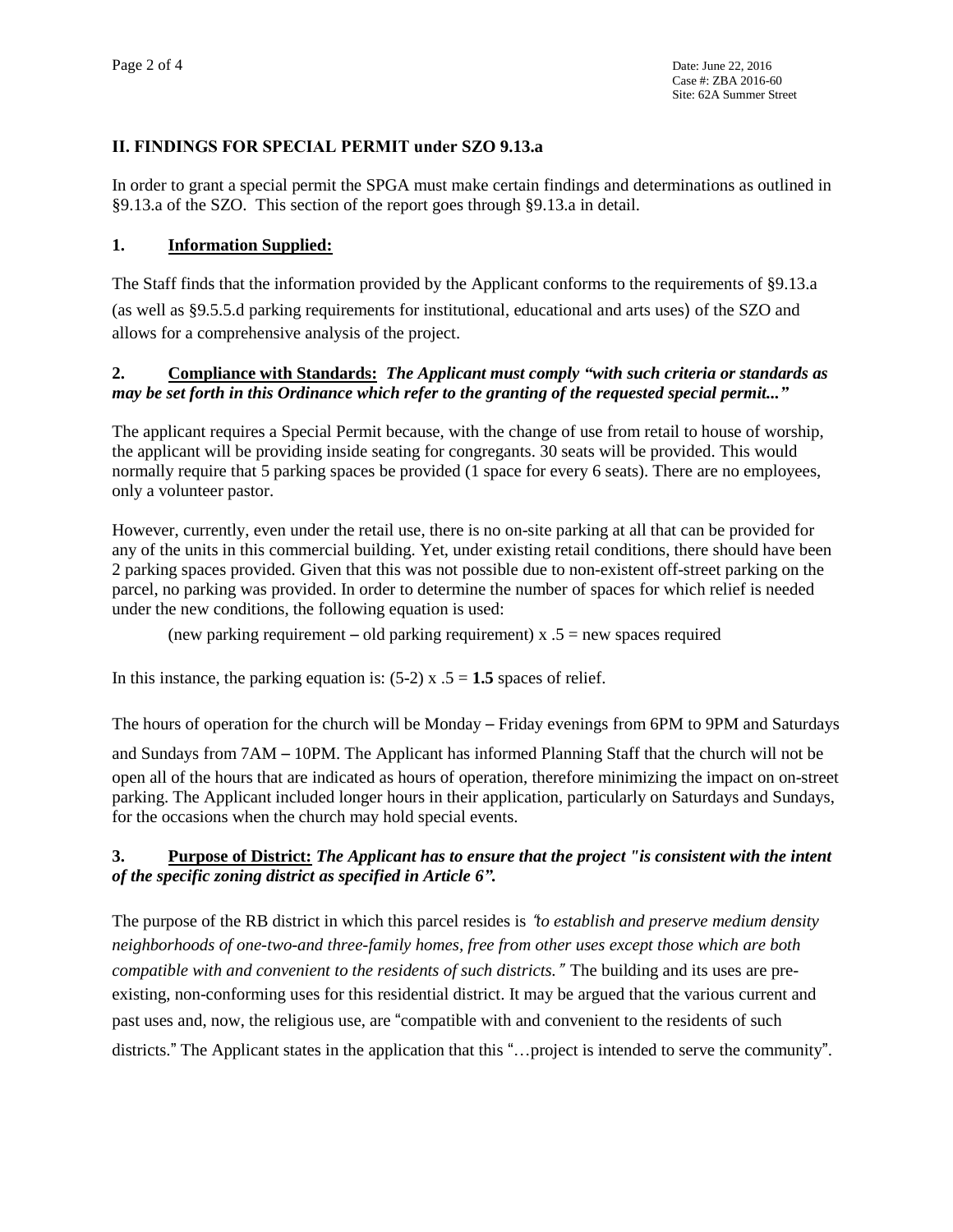#### **4. Site and Area Compatibility:** *The Applicant has to ensure that the project "(i)s designed in a mannerthat is compatible with the existing natural features of the site and is compatible with the characteristics of the surrounding area, and that the scale, massing and detailing of the buildings are compatible with those prevalent in the surrounding area".*

The area is a busy street with a mix of one-, two-, and three-family structures along with pre-existing small businesses of varying kinds including a recording studio, retail, and a convenience store. There was formerly a service station on the opposite side of the Summer Street - School Street intersection. Despite the increase in the number of people that this unit will be able to serve at one single time, Staff finds that providing **1.5** spaces of parking relief will not be a detriment to the site or area. Regarding each of the items below, Staff finds the following:

a. Increase in traffic volumes

It could be argued that, given the number of anticipated seats filled (30) at one time, that there is the potential for an uptick in vehicular traffic in the area. This is, however, a busy street that already accommodates a goodly volume of daily traffic. The church unit is at the intersection of Summer and School Streets and is already regulated by a set of traffic lights. Further, any uptick in traffic will occur only at specific, limited times each day, mostly during the evening hours and limited occasions on weekends.

b. Increased traffic congestion or queueing of vehicles

Given the small number of congregants at the church, and no guarantee that all of them will be driving individually to create an additional volume of 30 cars during the hours of operation, there should be little impact on traffic congestion in the area or vehicle queueing either at traffic lights or at the property itself.

- c. Change in the type(s) of traffic The change in use will not create a change in the type of vehicular or non-vehicular traffic in the area.
- d. Change in traffic patterns and access to the site

The change in use will not cause a change in the traffic patterns from that which exists today. The site will be accessed in the same way in which it was accessed as a retail store: by vehicle, bicycle, or via walking.

e. Reduction in on-street parking

The proposal will not create a reduction in on-street parking. Impacts to on-street parking will only occur during specific and limited hours. Providing parking relief for the house of worship is consistent with the parking relief that was provided for current and previous businesses in this location.

#### **6. Impact on Public Systems:** *The project will "not create adverse impacts on the public services and facilities serving the development, such as the sanitary sewer system, the storm drainage system, the public water supply, the recreational system, the street system for vehicular traffic, and the sidewalks and footpaths for pedestrian traffic."*

The proposal will not create adverse impacts on the public services and facilities serving the development.

**7. Environmental Impacts:** *"The proposed use, structure or activity will not constitute an adverse impact on the surrounding area resulting from: 1) excessive noise, level of illumination, glare,*